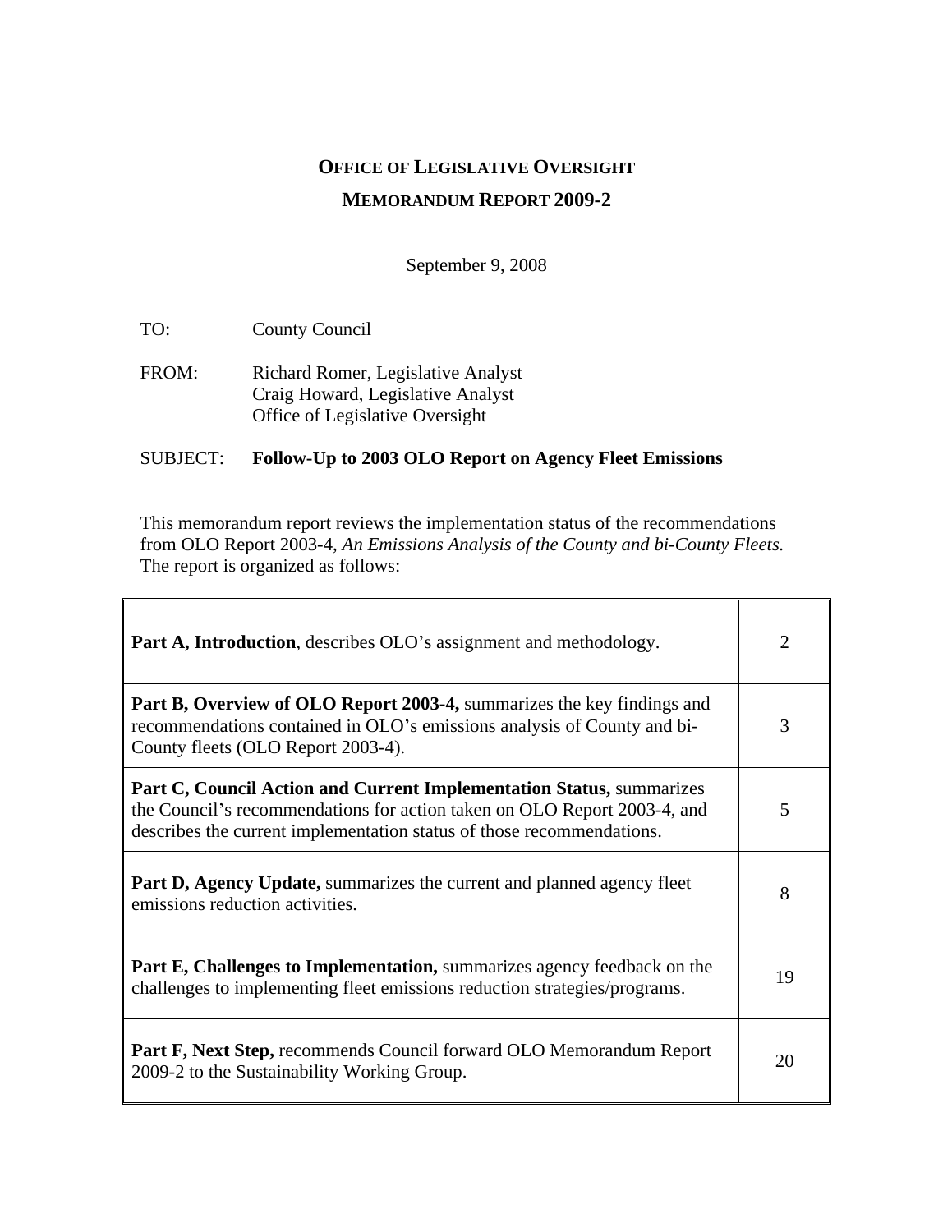## **PART A: INTRODUCTION**

**Authority.** Council Resolution 16-260, *Fiscal Year 2008 Work Program of the Office of Legislative Oversight,* adopted July 31, 2007.

**Scope of Assignment.** This memorandum report responds to the Council's request to review whether the Council's recommendations for action on previous years' OLO project have been implemented. The purpose of this follow-up assignment is to track the implementation of recommendations that the Council endorsed as a result of OLO's analysis of how County and bi-County agencies manage the emissions of their respective vehicle and equipment fleets (OLO Report 2003-4).

**Methodology.** OLO gathered information for this follow-up project through document reviews and interviews with staff members from the County Government's Department of Environmental Protection, Department of General Services, and Department of Transportation; Montgomery County Public Schools (MCPS); Washington Suburban Sanitary Commission (WSSC); Maryland-National Capital Park and Planning Commission (M-NCPPC); and Montgomery College. OLO circulated a draft of this memorandum report to agency staff for informal review; this final report incorporates all technical edits received.

**Acknowledgements.** OLO greatly appreciates the time and contributions from multiple staff members from the County and bi-County agencies. In particular, OLO thanks the following agency staff for their contributions, listed in alphabetical order:

- 
- 
- Carolyn Biggins, County Government Robert Kotter, M-NCPPC
- 
- Kathleen Boucher, County Government
- 
- 
- 
- David Dise, County Government Tom Traber, WSSC
- 
- 
- 
- Amanda Hardy, County Government Lynne Zarate, MCPS
- Michael Allnutt, MCPS Arthur Holmes, County Government
- Al Astorga, M-NCPPC  $\bullet$  Bob Hoyt, County Government • Bob Hoyt, County Government
	- Robert Kotter, M-NCPPC
- Bill Banwarth, WSSC **•** John Matthews, MCPS John Matthews, MCPS
	- Ligia Moss, County Government
- Larry Bowers, MCPS Pam Parker, County Government
- Mary Bradford, M-NCPPC Al Roshdieh, County Government
- Dave Capp, Montgomery College Millie Souders, County Government
	- Tom Traber, WSSC
- Stan Edwards, County Government Tom Tucker, Montgomery College
- Allen Geisler, MCPS Michael Vernon, MCPS Michael Vernon, MCPS
- Gene Giddens, M-NCPPC  $\bullet$  Robert Wirth, Montgomery College
	- Lynne Zarate, MCPS

OLO also greatly appreciates the assistance provided by Keith Levchenko, Chuck Sherer, and Jeff Zyontz from Council staff.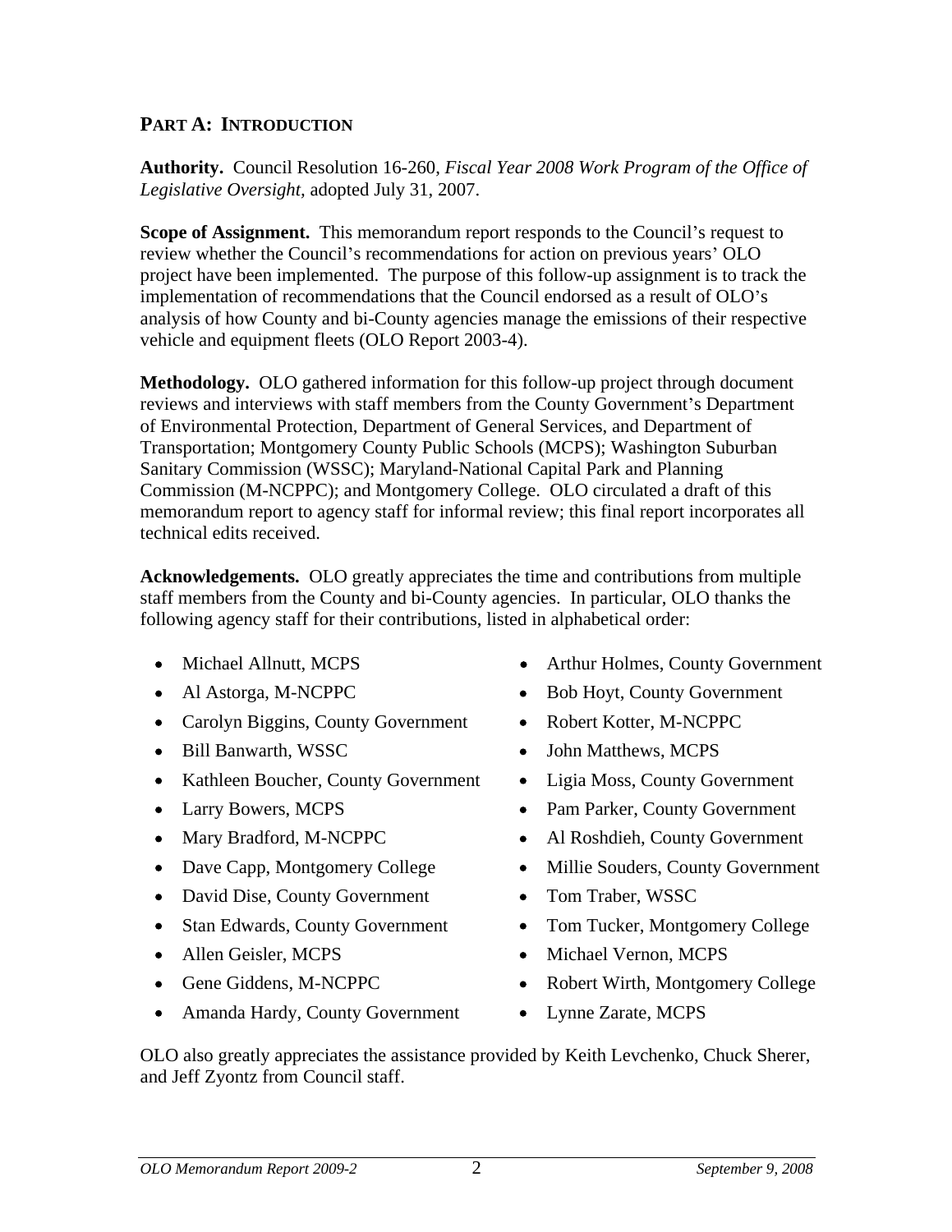## **PART B: OVERVIEW OF OLO REPORT 2003-4**

In 2002, the Council requested OLO Report 2003-4, *An Emissions Analysis of the County and bi-County Fleets*, to provide a better understanding of the fleet emission levels and related management practices of the five County and bi-County agencies:

- Montgomery County Government;
- Montgomery County Public Schools (MCPS):
- Washington Suburban Sanitary Commission (WSSC);
- Maryland-National Capital Park and Planning Commission (M-NCPPC); and
- Montgomery  $\mathrm{Collect}^1$

**Agency Fleet Emissions**. OLO Report 2003-4 found that, in FY02, the five agencies collectively managed a fleet of approximately 6,000 vehicles that annually traveled 75 million miles and burned 10 million gallons of fuel. Using FY02 data, OLO Report 2003-4 estimated the emissions of the agencies' vehicle fleets. In sum:

- This fleet emitted approximately 738 tons of nitrogen oxides, 211 tons of hydrocarbons and 24 tons of particulate matter;
- Transit buses, school buses and heavy trucks accounted for 45% of the vehicles, 51% of the miles traveled, and 95% of emissions;  $2^{2}$  and  $^2$  and and
- Passenger cars and light trucks (owned and operated) represented 56% of the fleet, 49% of the miles traveled, and less than 5% of all emissions.

The report found that older vehicles polluted at higher rates than newer vehicles. As a result, the age distribution of the fleet affected the total amount of emissions. For example, a passenger car or light truck manufactured built before 1994 emits pollutants at twice the rate of a vehicle built since 1994.

In addition, OLO Report 2003-4 estimated the emissions of the agencies' off-road equipment. The five agencies collectively owned 4,469 pieces of off-road engine equipment in FY02. The inventory of off-road engines was primarily gas operated equipment (83%), with the remaining 17% being diesel fueled. The County's Department of Environmental Protection (DEP) estimated that off-road equipment, such as lawn mowers, bulldozers and graders, produced approximately 20% of the ozone forming pollution in the County.

<sup>&</sup>lt;sup>1</sup> Council Resolution 14-1395, *FY 2003 Work Program of the Office of Legislative Oversight*, adopted July

<sup>30, 2002.&</sup>lt;br><sup>2</sup> Additionally, the OLO report found that transit and school buses built before 1991 pollute at significantly higher rates than buses built since 1991.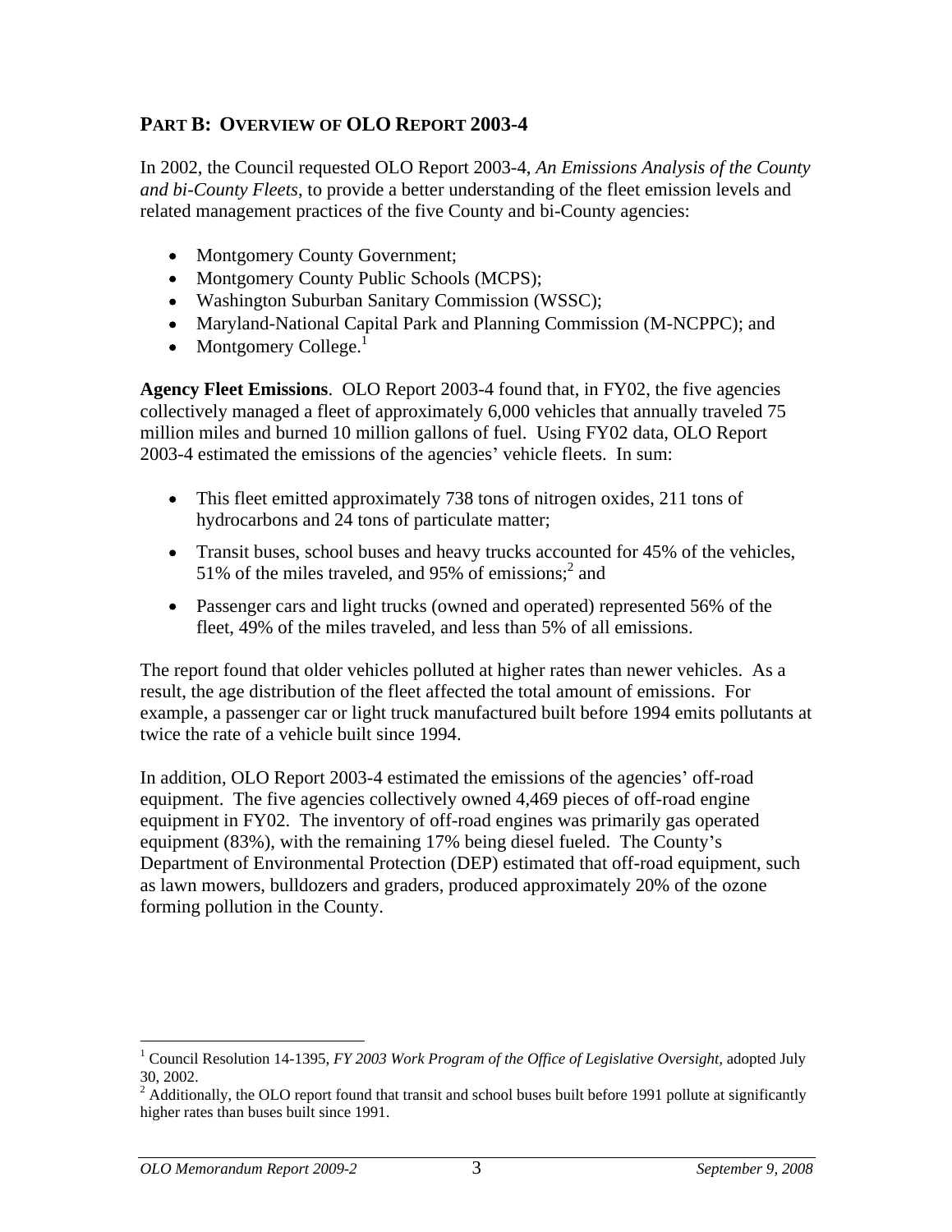**Strategies to Reduce Emissions**. Based upon research into promising practices used across the country, OLO Report 2003-4 identified potential strategies to reduce the emissions of the agency fleets. These strategies included:

- Managing the size of the vehicle fleet;
- Performing routine preventive maintenance;
- Using fuel efficient or alternatively fueled vehicles;
- Encouraging driving habits that conserve energy, e.g., limiting idling;
- Using ultra-low sulfur diesel fuel and/or diesel fuel additives;
- Retrofitting existing diesel engines with pollution control devices; and
- Replacing older vehicles with more fuel efficient or cleaner burning vehicles.

The various strategies addressed different vehicle types and pollutant types. Each of the strategies OLO identified varied in the cost and feasibility of implementation.

The OLO report found that some management practices to reduce fleet vehicle emission were already in place. For example, the five County and bi-County agencies complied with the State vehicle inspection program, provided routine preventive maintenance, and limited vehicle use and refueling on "Code Red" or worse air quality days.<sup>3</sup>

However, the report also found variations in the implementation of emissions reduction strategies. For example, the FY02 County Government fleet included the largest number of alternatively fueled vehicles, such as compressed natural gas (CNG) transit buses and hybrid passenger cars.

<sup>&</sup>lt;sup>3</sup> The Washington Metropolitan region uses a color scheme, based upon EPA's Air Quality Index, to easily identify the level of pollutants in the air on a given day. The air quality colors range (good to poor) from Green, Yellow, Orange, Red, and Purple.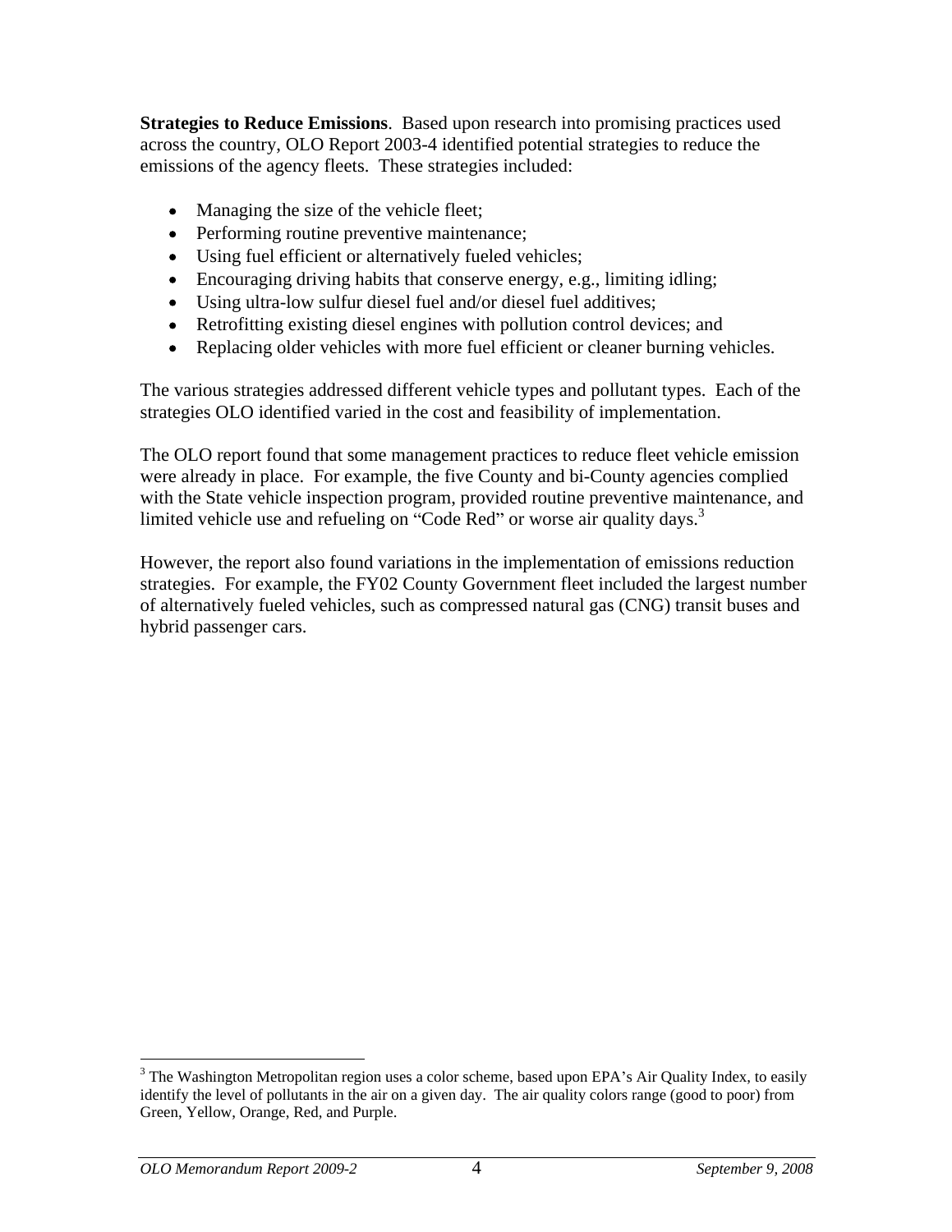## **PART C: COUNCIL ACTION AND CURRENT IMPLEMENTATION STATUS**

The Council released OLO Report 2003-4 on June 24, 2003. The Council's Transportation and Environment (T&E) Committee held a worksession on the report on July 10, 2003. The T&E Committee reviewed the report and endorsed recommendations related to the report for Council consideration.

On July 29, 2003, the Council adopted Resolution 15-313, *County Environmental Policy* (©1-4). The resolution created an Environmental Policy Implementation Task Force comprised of designees from each of the five County and bi-County agencies, as well as an ex-officio representative from the County Council. The resolution also required the Task Force to issue an environmental "Issues and Actions Report" that included a list of best practices agencies could pursue to reduce environmental impacts of government operations.

Also on July 29, in conjunction with the adoption of Resolution 15-313, the Council formally approved two recommendations on agency strategies to reduce fleet emissions. On July 31, 2003, the T&E Committee sent letters to each of the five agencies (a sample letter is attached at ©5) detailing the following two recommendations:

- **1) Each agency should provide the Environmental Policy Implementation Task Force (EPITF) with a list of short-term and long-term strategies to reduce emissions by October 15, 2003.** The Committee asked that for each short- or long-term strategy listed by an agency, the agency should include the following information:
	- Estimated capital and/or operating costs;
	- Types of pollutants that would be reduced;
	- Estimated savings for each type of pollutant; and
	- Estimated cost effectiveness of the strategy, stated in cost per ton reduced.
- **2) The EPITF should review and forward the agencies responses with a prioritized list of short-term and long-term project recommendations to the T&E Committee by November 15, 2003.** The Committee requested that the EPITF forward all of the agencies' short- and long-term strategies to the Committee and, from these responses, identify:
	- Lower cost items that could be implemented easily;
	- Short-term priority projects that could by implemented in FY05; and
	- Long-term priority projects.

Since 2003, the two recommendations endorsed by the Council have been completed. The next page provides more detailed information on the implementation of each Council recommendation.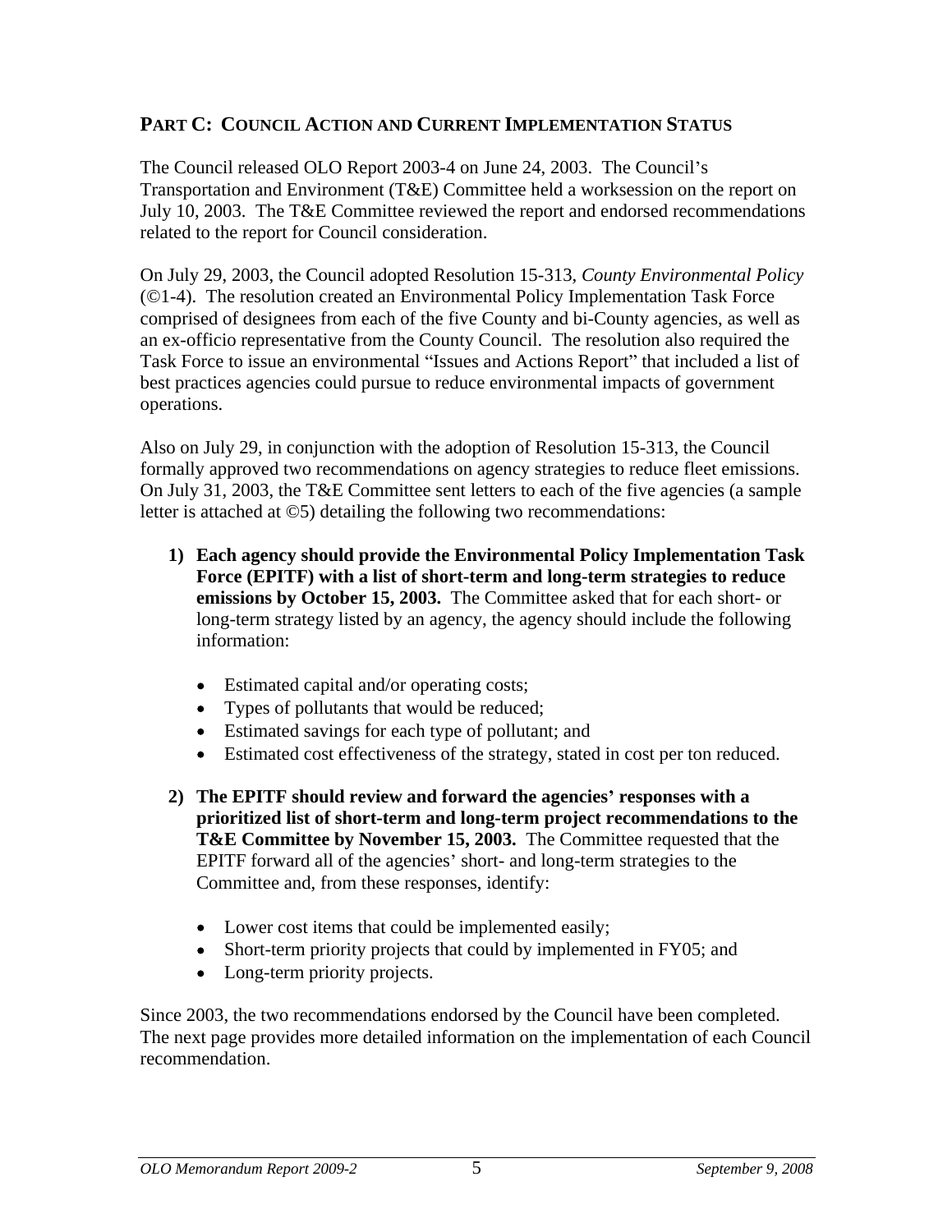#### **COUNCIL RECOMMENDATION #1: Each agency provide the EPITF with a list of short-term and long-term strategies to reduce emissions.**

The five County and bi-County agencies submitted their lists of short-term and long-term emissions reduction strategies to the EPITF in the fall of 2003. The lists of strategies from each agency included the requested cost and pollutant reduction estimates.

#### **COUNCIL RECOMMENDATION #2: The EPITF review and forward the agencies responses with a prioritized list of short-term and long-term project recommendations to the T&E Committee.**

The EPITF transmitted a prioritized list of emission reduction strategies as part of a draft "Issues and Actions Report" to the County Council in October 2003, and a final report on December 19, 2003. These strategies were outlined at a January 2004 T&E Committee worksession. On May 11, 2004, the Council formally endorsed the EPITF "Issues and Actions Report" through Resolution 15-597.

Based on the EPITF "Issue and Actions Report," 35 departments and agencies created Environmental Action Plans in July 2004 that included specific environmental initiatives tailored to each department or agency. These plans included, among other things, initiatives to reduce fleet emissions. On November 29, 2004, the EPITF provided an annual report to the T&E Committee summarizing the Environmental Action Plans.<br>In January 2005, the County's Department of Environmental Protection (DEP) briefed

the Management and Fiscal Policy Committee on and the implementation of the "Issues" and Actions Report." Also in 2005, the EPITF was renamed as the Environmental Policy Implementation Committee (EPIC) by Council resolution. In January 2006, EPIC provided another progress report to the T&E Committee that outlined successes and lessons learned.

## **OTHER COUNCIL ACTIONS TO REDUCE FLEET EMISSIONS**

OLO has identified three other actions the Council has taken to reduce fleet emissions: participation in the State Implementation Plan, Air Quality Protection Strategy briefing, and the creation of a Sustainability Working Group.

**State Implementation Plan**. As stated in OLO Report 2003-4, in January 2003, the Environmental Protection Agency (EPA) classified the Washington metropolitan area as a "severe" nonattainment area (since reclassified to "moderate") for ozone. In addition, EPA designated the Washington region as a nonattainment area for the particulate matter standard in January 2005.

Under the Clean Air Act, areas that do not meet National Ambient Air Quality Standards (nonattainment) must develop and implement strategies to meet the standards through a State Implementation Plan (SIP). As part of the SIP process, Metropolitan Washington Council of Government's (COG) Air Quality Committee submits plans with control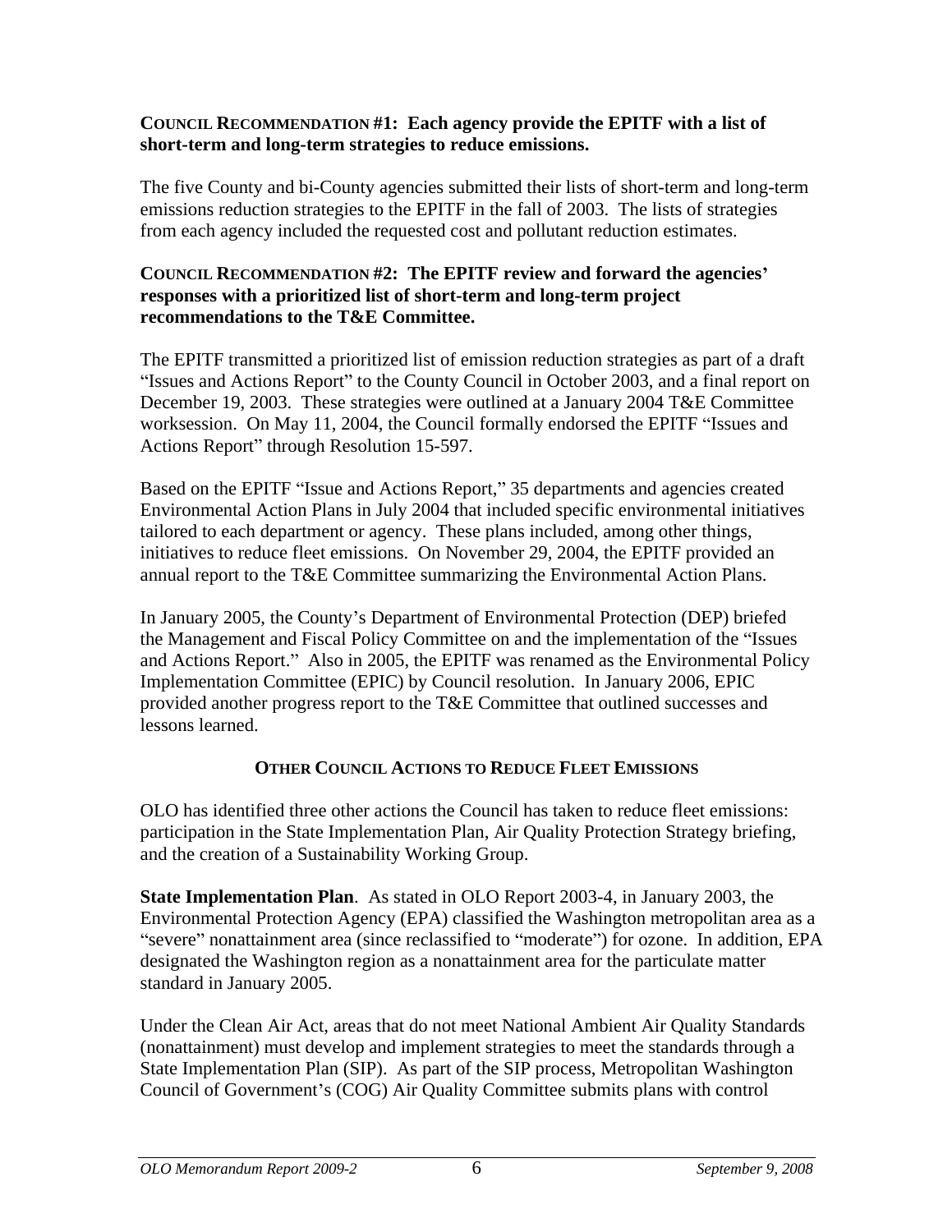measures to the EPA to show how it will reduce emissions and achieve attainment during the next three years.<sup>4</sup> COG submitted the most recent ozone SIP in May 2007 and the particulate matter SIP in April 2008. Both have an attainment deadline of 2010.<sup>5</sup>

**Air Quality Protection Strategy**. In 2003, the County developed an Air Quality Protection Strategy. The Air Quality Protection Strategy addresses local and regional ambient air quality issues, including on the reduction of ozone emissions, nitrogen oxides (NOx), and volatile organic compounds (VOCs). These strategies included:

- Reducing emissions from the County's mobile and non-road fleet; and
- Promoting activities such as transit use, carpooling, teleworking, and telecommuting.<sup>6</sup>

On February 12, 2007, the T&E Committee received an update on air quality initiatives. As part of this update, Council staff and DEP briefed the Committee on EPIC's work on fleet emissions, reviewed past fleet emissions initiatives, and provided a summary of the short- and long-term emissions strategies identified by the agencies.

**Sustainability Working Group**. On April 22, 2008, the Council passed a series of bills that addressed the County's environmental quality on a variety of fronts, including fleet emissions. Bill 32-07, *Environmental Sustainability Climate Protection Plan* created a Sustainability Working Group, which is comprised of members from the five County and bi-County agencies, the municipalities in the County, businesses, developers, and the public. Bill 32-07 states that Sustainability Working Group will complete a climate protection plan, and perform other reports, such as those incorporated into Bill 29-07, *Environmental Sustainability – Climate Protection – Motor Vehicles.* This includes a(n):

- $\bullet$  Inventory of the County's fleet, including sport utility vehicles;
- Evaluation of the costs and benefits of a car share program;
- Strategy to improve the County fleet's fuel economy standards; and
- Telecommuting Action Plan.

 $\frac{4 \text{ Montgomery}}{4 \cdot \text{Matrix}}$  can of the 21 COG member invisitions

<sup>&</sup>lt;sup>4</sup> Montgomery County is one of the 21 COG member jurisdictions.<br><sup>5</sup> Metropolitan Washington Council of Governments. <u>http://www.mwcog.org/environment/air/SIP/default.asp</u>

<sup>6</sup> Department of Environmental Protection. *Air Quality Protection Strategy*. Montgomery County, Maryland. 2003.<http://www.montgomerycountymd.gov/content/dep/Publications/airstrategy.pdf>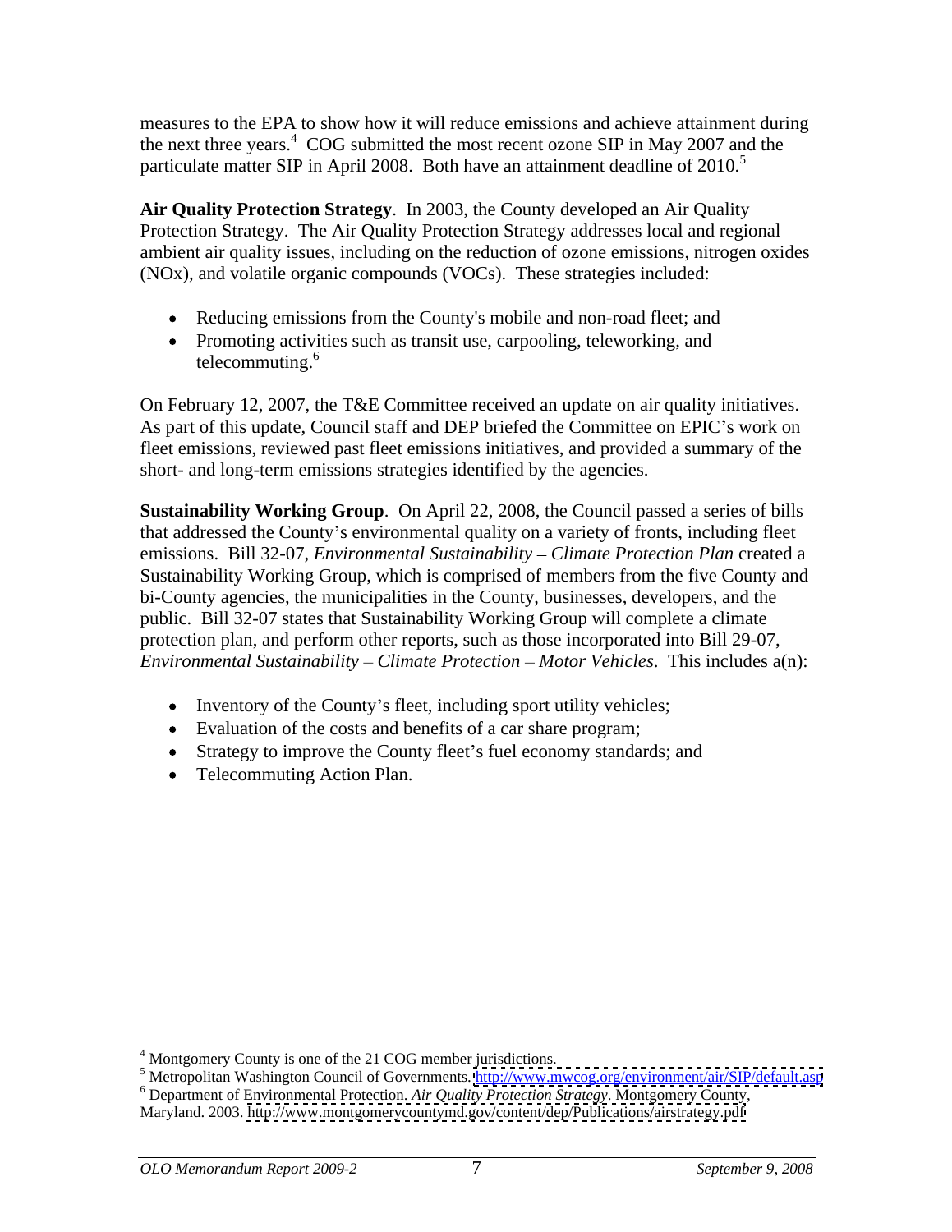## **PART D. AGENCY UPDATE**

As reported in Part C, OLO found that all five County and bi-County agencies met the Council's request to develop and prioritize strategies to reduce fleet emissions. To further update the implementation of specific emissions reduction strategies since the release of the report, OLO recently interviewed staff members from each of the five agencies:

- 1. County Government;
- 2. Montgomery County Public Schools;
- 3. Washington Suburban Sanitary Commission;
- 4. Maryland-National Capital Park and Planning Commission; and
- 5. Montgomery College.

Each of the agencies reported its actions on each emissions reduction strategy since 2003, and stated any planned future actions. Agencies also reported measurable results from emissions reduction strategies, if available.

**1. County Government**<br>In Fiscal Year 2007, the County had a fleet of 1,433 passenger cars, 252 heavy trucks, 710 light trucks, and 393 transit buses. The County also owned about 350 pieces of other heavy equipment, such as trailers, tractors, graders, forklifts, and chippers.

In August 2007, the Department of Public Works and Transportation (DPWT) signed an Environmental Sustainability Policy. The section of the Policy entitled "Promote cleaner emission and/or alternate fuel vehicle use" includes:

- Promoting the purchase of ultra-low emission or zero emission vehicles;
- Educating agencies in determining the appropriate size vehicles necessary;
- Purchasing ultra-low sulfur fuel (ULSD) for heavy duty vehicles;
- Promoting use of transit for travel County functions, and eliminate mileage and parking payments when transit options are present;
- Promoting the use of public transportation, ridesharing, bicycling, and walking;
- Maintaining or decreasing the replacement cycle for County vehicles;
- Exploring the most feasible options to reduce diesel particulate emissions; and
- Implementing a biodiesel pilot for buses and trucks.<sup>7</sup>  $\bullet$

The Policy also states that each DPWT depot will demonstrate progress towards meeting environmental compliance at the end of each fiscal year, measured in indicators such as money saved, reductions in air emissions, and improvements in compliance.

<sup>&</sup>lt;sup>7</sup> Department of Public Works and Transportation. "Montgomery County Department of Public Works  $\&$ Transportation Environmental Sustainability Policy." August 21, 2007.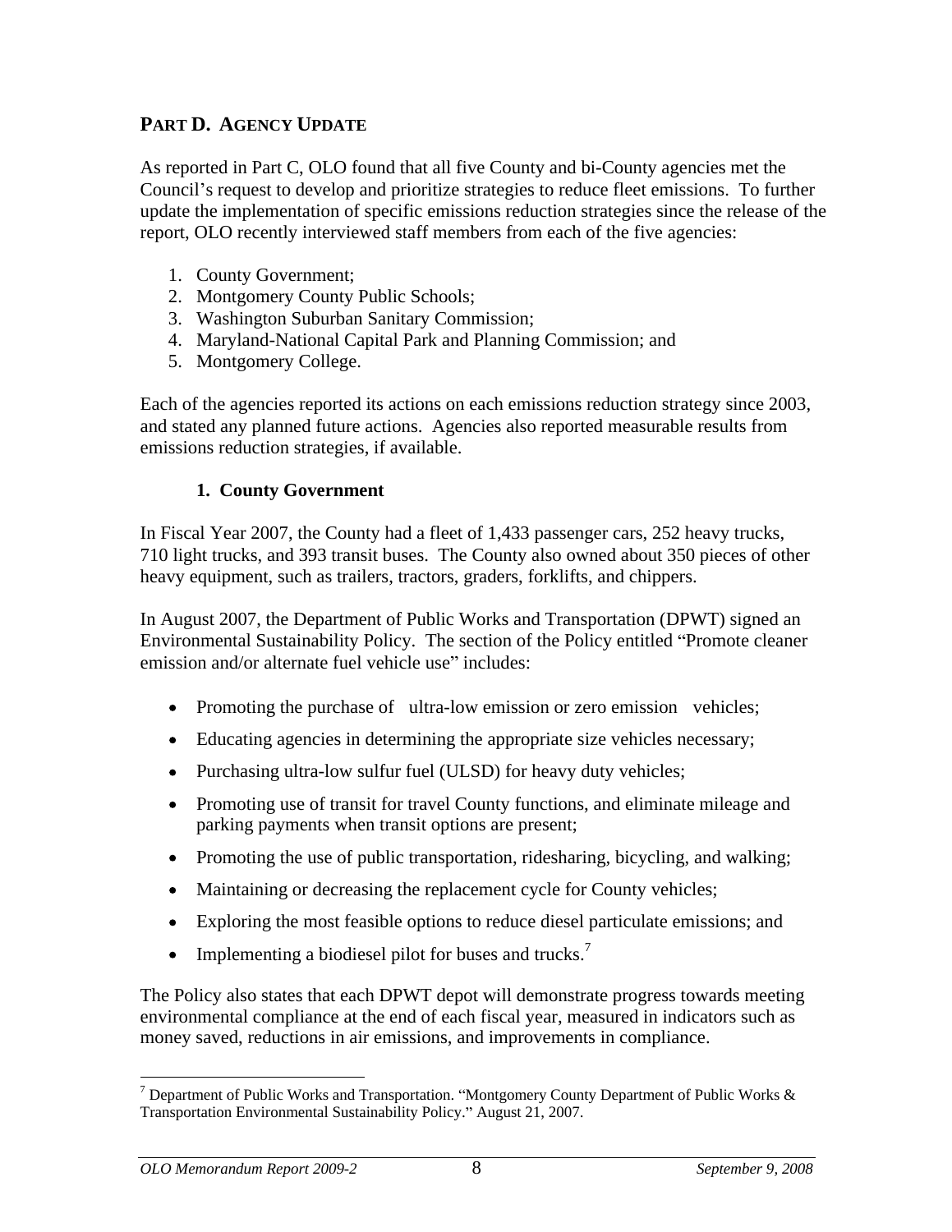| Routine preventive maintenance                           |  |
|----------------------------------------------------------|--|
|                                                          |  |
| Limit vehicle idling                                     |  |
| Implement Code Red day limitations                       |  |
| Reduce fleet size and mileage                            |  |
| Purchase fuel efficient or alternatively fueled vehicles |  |
| Replace pre-1994 heavy trucks                            |  |
| Convert to ultra-low sulfur diesel fuel                  |  |
| Replace pre-1997 lawn and garden equipment               |  |
| Retrofit heavy duty diesel off-road equipment            |  |
| Replace older buses with clean bus technology            |  |
| Retrofit diesel transit buses                            |  |

**Table 1: County Government Actions Taken on Fleet Emissions Reduction Strategies**

Source: Department of General Services; Department of Transportation; DEP

**Routine preventive maintenance.** The County's Fleet Management Services (FMS) schedules with user departments and performs preventive maintenance at the required intervals. Fleet staff report that the County works to complete preventive maintenance in a timely manner.

**Limit vehicle idling**. The County is developing a County-wide standard operating procedure to limit idling for vehicles. FMS is implementing a policy to limit idling when vehicles are in the shop for maintenance, and Transit Services idling policy requires operators to turn off buses at the end of the line and to not start buses earlier than three minutes before departure. FMS is also pursuing idle limiting technology for the Silver Spring transit facility.

**Implement Code Red day limitations**. The Environmental Sustainability Policy outlines the actions taken on poor air quality days. Table 2 shows the County's voluntary "Ozone" Action Day" (Code Orange or worse air quality) policies. The Department of General Services posts signs at County fueling stations to encourage end users to not refuel vehicles when the County's air quality is in a Code Orange or worse air quality status.

| <b>Code Orange</b>                                                                                                                                                                                                             |
|--------------------------------------------------------------------------------------------------------------------------------------------------------------------------------------------------------------------------------|
| Refuel County vehicles after 7:00 p.m.<br>Curtail center line painting, median strip spraying, mowing, and asphalt paving<br>Limit driving and encourage use of carpooling and transit<br>Minimize the use of aerosol products |
| Code Red (or worse air quality)                                                                                                                                                                                                |
| Institute Code Orange policies<br>Provide free Ride On bus service<br>Decrease the load of the Resource Recovery Facility to 70%, barring emergency                                                                            |

### Table 2: County Government "Ozone Action Day" Policies

Source: County Government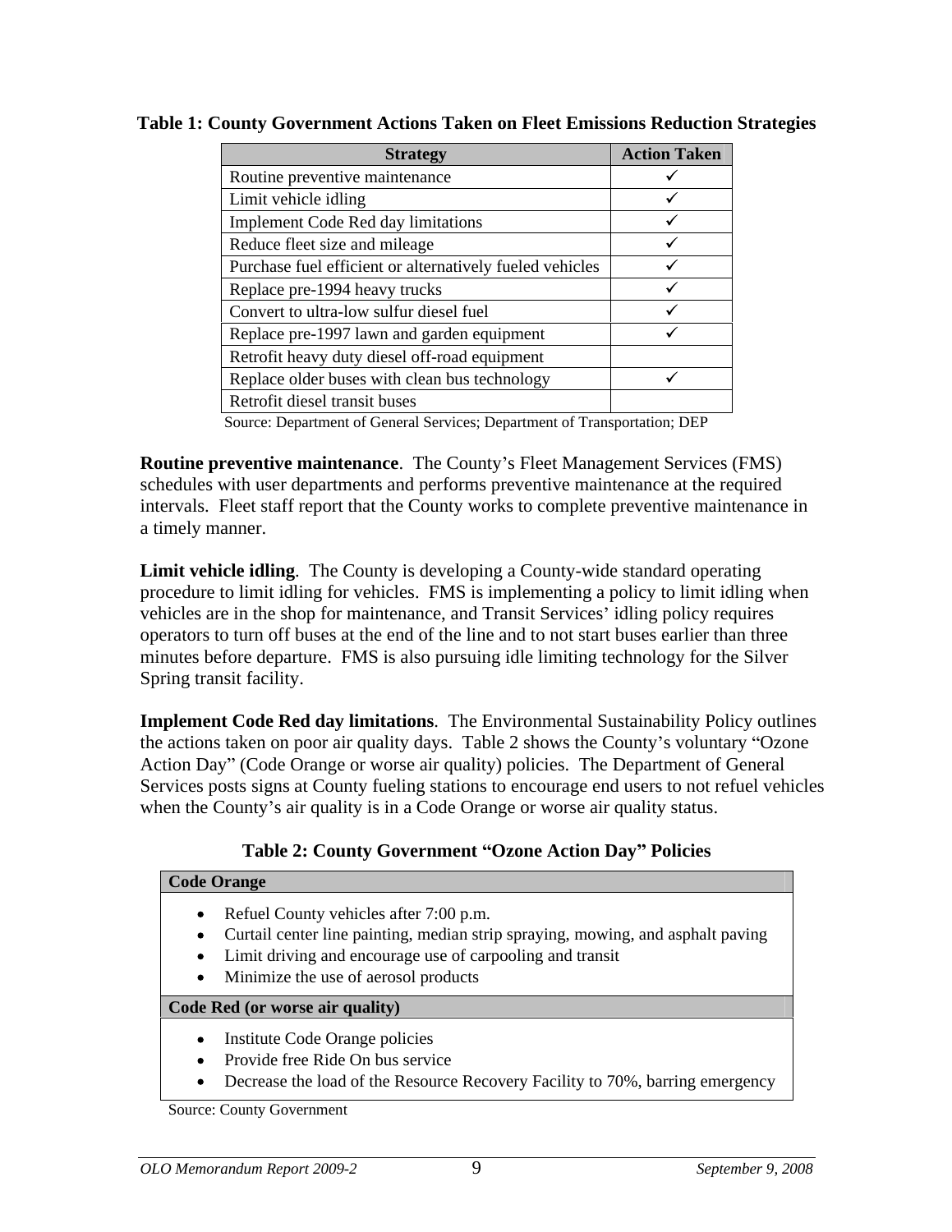**Reduce fleet size and mileage**. The County considers efficiency of operations before adding additional vehicles and/or routes. However, some services are demand driven. For example, Ride On sizes their transit buses to the ridership of the route. Staff report that most routes start out with smaller transit buses until the ridership warrants going to a larger bus to maintain service levels.<sup>8</sup> In addition, the Sustainability Working Group is charged with inventorying the County's fleet; evaluating the costs and benefits of a car share program; and developing a strategy to improve the fleet's fuel economy standards.

**Purchase fuel efficient or alternatively fueled vehicles**. When it is cost effective, the County considers purchasing the most fuel efficient and least polluting vehicle in its corresponding class subject to procurement contracts. The Department of General Services and the Office of Management and Budget review and sign off on all vehicle requests. The review includes an assessment of whether the vehicle is the appropriate size for the job. In addition, the Sustainability Working Group is charged with conducting annual inventories of the County's sport utility vehicles to determine whether they can/should be replaced with a more fuel efficient vehicle.

The County's administrative fleet is currently 19% alternatively fueled, which is close to the County's Air Quality Protection Strategy goal of replacing at least 20% of passenger vehicles with hybrid electric, flex-fueled, or other clean technology vehicles. FMS and DEP staff report that the County plans to begin including vehicle emissions as a criteria for a vehicle's replacement schedule.

Since 2003, the County has purchased 140 cars that use 85% ethanol (E85) and 18 gasoline-electric hybrid passenger cars. FMS staff report that the County is purchasing an estimated 160 flex-fueled and 20 hybrid vehicles in FY09. The County prohibits flexfueled vehicles from receiving unleaded fuel at fuel sites with available E85 fuel. The County also advertises the availability and sells E85 fuel to the public. As stated in OLO Report 2003-4, newer vehicles pollute less than older vehicles, and as a

result, the age distribution of a fleet affects the total amount of emissions. FMS estimates that the County has reduced emissions by 135 tons per year through new vehicle purchases when compared to the emissions of vehicles replaced.<sup>9</sup>

FMS also calculates the gallons of petroleum-based fuels offset through the use of alternative fuels. As shown in Table 3, FMS estimates the County offset a total of 1.18 million gallons of diesel fuel and 75,000 gallons of unleaded fuel through the use of alternative fuels in calendar year 2007.

<sup>&</sup>lt;sup>8</sup> The County uses an industry standard of ten riders per bus hour as a minimum threshold to support a new transit route.<br><sup>9</sup> FMS bases emissions calculations on the engine's year of manufacture and the emissions limits that were

in place at the time of manufacture multiplied by the miles traveled.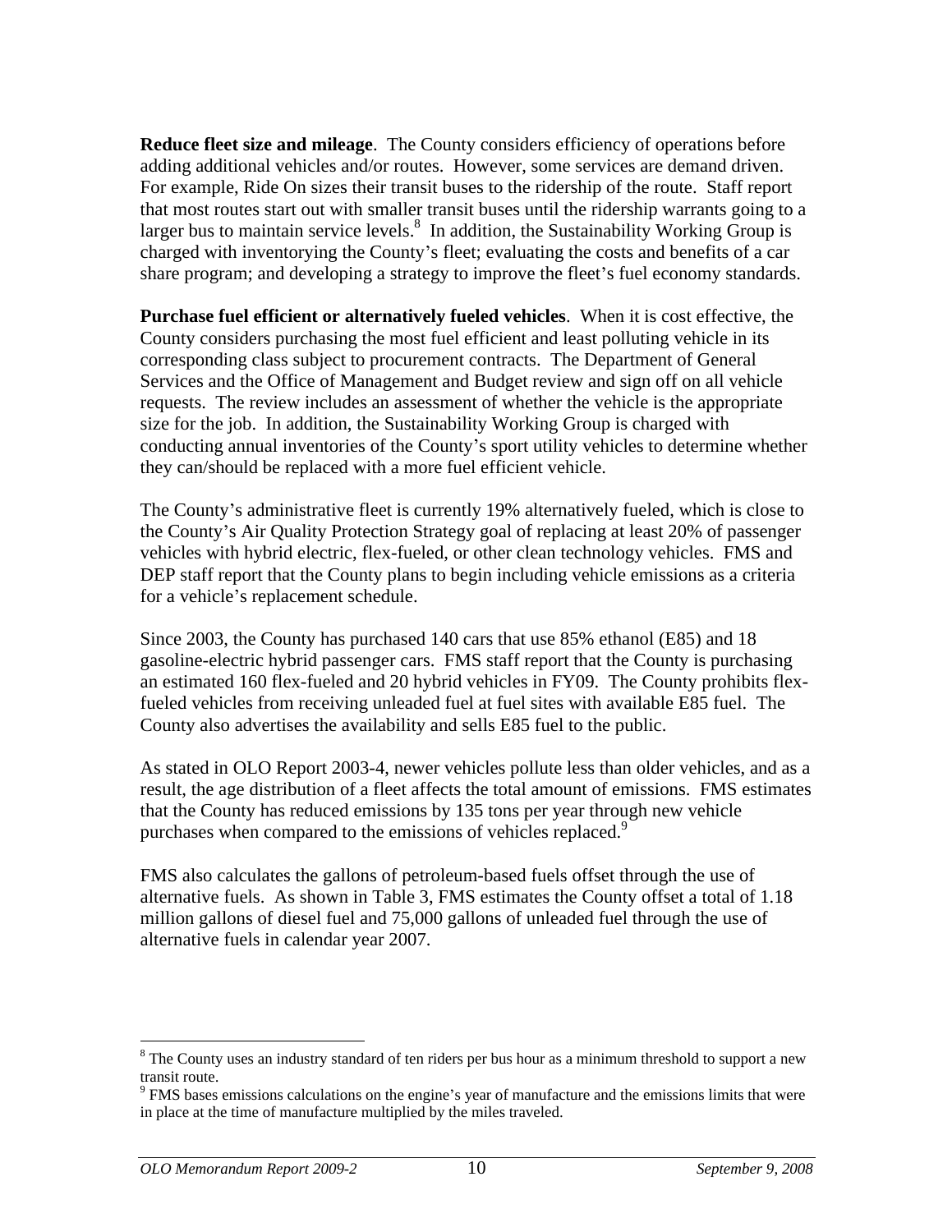| <b>Fuel Type</b> | <b>Alternative Fuel Type</b>       | <b>Gallons of Fuel</b><br><b>Offset</b> |
|------------------|------------------------------------|-----------------------------------------|
|                  | CNG vehicles                       | $1,124,000$ <sup>1</sup>                |
| Diesel           | Diesel-electric hybrid buses       | 56,000                                  |
|                  | <b>Total</b>                       | 1,180,000                               |
|                  | Gasoline-electric hybrids vehicles | 46,000                                  |
| Unleaded         | E85 ethanol fuel                   | 26,000                                  |
|                  | CNG automobiles                    | 3,000                                   |
|                  | <b>Total</b>                       | 75,000                                  |

**Table 3: Gallons of Fuel Offset through Vehicle Fuel Economy Improvements, 2007**

Source: Fleet Management Services

Another County goal is to use biodiesel in as much of the diesel fleet as possible. The County is currently running a pilot of soy-based 5% biodiesel fuel (B5) at one depot, and is exploring an expansion of biodiesel use. FMS is examining the feasibility of potentially using 20% biodiesel (B20) during warm weather months. In May 2007, the Division of Solid Waste Services (formerly part of DPWT) changed the fuel it uses for all equipment at the Dickerson Compost Facility to B20 fuel.

**Convert to ultra-low sulfur diesel fuel**. In October 2006, the County converted all of its low sulfur diesel tanks over to ultra-low sulfur diesel (ULSD). Both on-road vehicles and off-road equipment use the ULSD fuel.

**Replace pre-1994 heavy trucks**. The County has a 12-year replacement schedule for heavy trucks. In FY02, the County owned 65 transit buses, 217 heavy trucks and 57 light trucks that were pre-1994 vehicles. Since 2003, the County has replaced 76 pre-1994 trucks and buses. The County plans to continue replacing pre-1994 equipment in the County's heavy truck fleet in the future.

In addition, in May 2007, the County completed work funded by grants from the EPA and the Maryland Department of the Environment to reduce emissions from vehicles operating near sensitive populations. Since 2003, the County has retrofitted seven Model Year 2001 diesel dump trucks and 15 Montgomery County Fire and Rescue emergency vehicles with diesel emissions catalysts (DOC).

DEP staff estimate that the DOC retrofits have resulted in annual emissions reductions of about six tons of carbon monoxide (CO) and one ton of hydrocarbons (HC). The County completed these grant-funded retrofits in 2007 at a total cost of \$29,165.

**Replace pre-1997 lawn and garden equipment**. The County replaces lawn and garden equipment as necessary.

**Retrofit heavy duty diesel off-road equipment**. The County is planning on retrofitting 70 vehicle engines with diesel particulate filters (DPF), pending receipt of an EPA grant.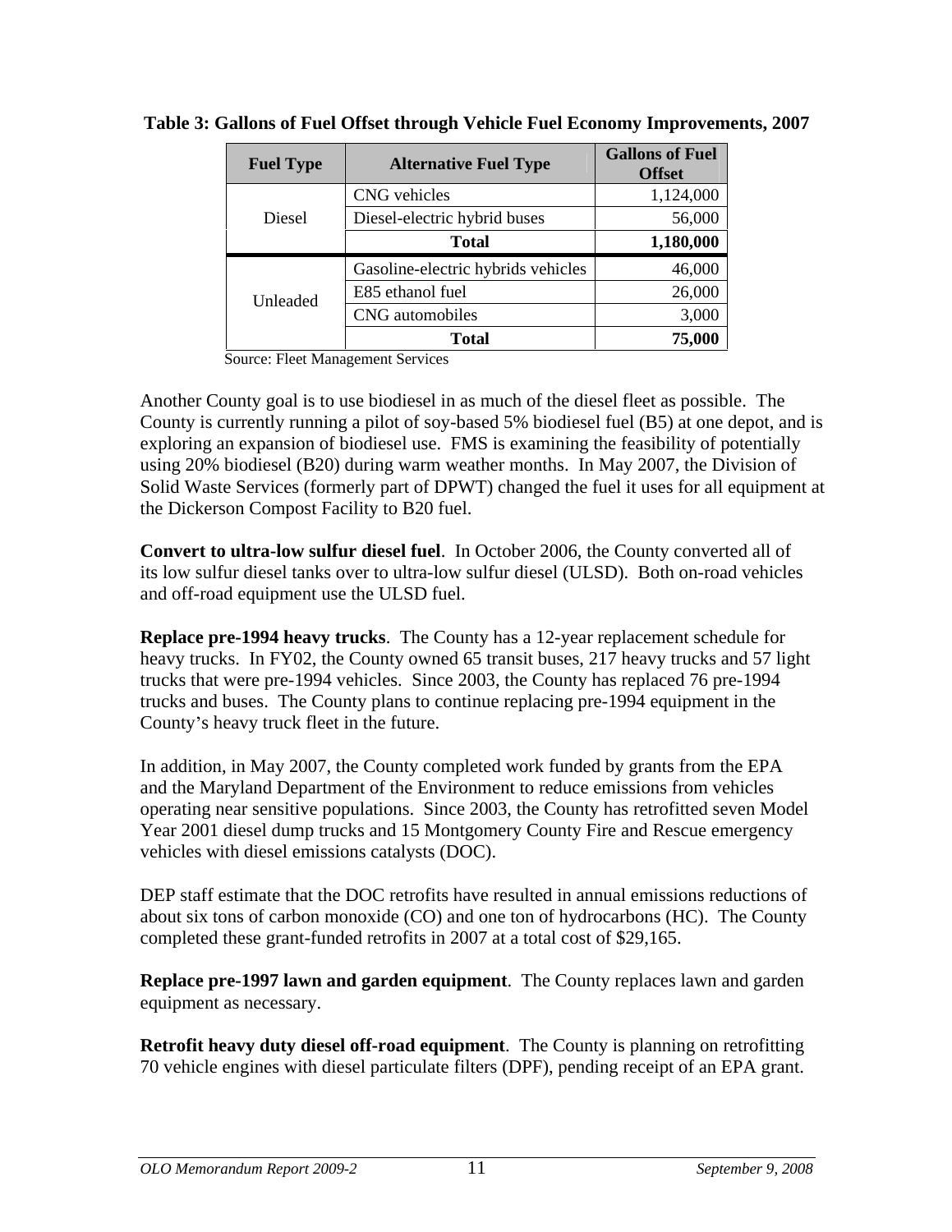Table 4 shows the estimated emissions reductions from the proposed diesel particulate filters (DPF) retrofits of 44 Ride On buses and 26 Division of Solid Waste Services (DSWS) off-road engines. DEP estimates that the retrofits will have annual combined reductions of about 98 tons of carbon monoxide, 13 tons of hydrocarbons, and nine tons of particulate matter.

| <b>Vehicle Type</b>                  | No. of<br><b>Vehicles</b> | Carbon<br>Monoxide | Hydro-      | Particulate<br><b>Matter</b> |
|--------------------------------------|---------------------------|--------------------|-------------|------------------------------|
|                                      |                           |                    | carbons     |                              |
| Ride On buses (2001-2002 Model Year) | 44                        | 62.63              | 1.72<br>.12 | 2.72                         |
| DSWS off-road engines                | ∠∪                        | 35.42              | 8.40        | 6.64                         |
| <b>Total</b>                         | $\overline{H}$            | 98.05              | 13.12       | 9.36                         |

| Table 4: Estimated Annual Emissions Reductions of 2008 DPF Retrofit Gra<br><b><i>ofit Grant (tons)</i></b> |  |
|------------------------------------------------------------------------------------------------------------|--|
|------------------------------------------------------------------------------------------------------------|--|

Source: DEP

In addition, the County has replaced 66 pieces of off-road diesel equipment since 2003.

**Replace older buses with clean bus technology**. Since 2003, the County has replaced 87 buses with clean bus technology, including 73 compressed natural gas (CNG) buses and 14 diesel-hybrid buses. The County plans to continue replacing older buses with new clean bus technology in the future.

**Retrofit additional diesel transit buses**. Planned retrofits described above in Table 4.

### **2. Montgomery County Public Schools**

In the 2007-08 school year, Montgomery County Public Schools (MCPS) had a fleet of about 2,000 vehicles, including 1,272 school buses, 243 light trucks, 279 heavy trucks (including passenger vans), 83 trailers, and 42 passenger cars. MCPS also owned about 1,500 pieces of off-road equipment.

| <b>Table 5: MCPS Actions Taken on Fleet Emissions Reduction Strategies</b> |  |
|----------------------------------------------------------------------------|--|
|                                                                            |  |

| <b>Strategy</b>                                          | <b>Action Taken</b> |
|----------------------------------------------------------|---------------------|
| Routine preventive maintenance                           |                     |
| Limit vehicle idling                                     |                     |
| Implement Code Red day limitations                       |                     |
| Reduce fleet size and mileage                            |                     |
| Purchase fuel efficient or alternatively fueled vehicles |                     |
| Replace pre-1994 heavy trucks                            |                     |
| Convert to ultra-low sulfur diesel fuel                  |                     |
| Replace pre-1997 lawn and garden equipment               |                     |
| Retrofit heavy duty diesel off-road equipment            |                     |
| Replace pre-1991 school buses                            |                     |
| Retrofit school buses                                    |                     |
| $C_{\text{oumon}}$ $MCDC$                                |                     |

Source: MCPS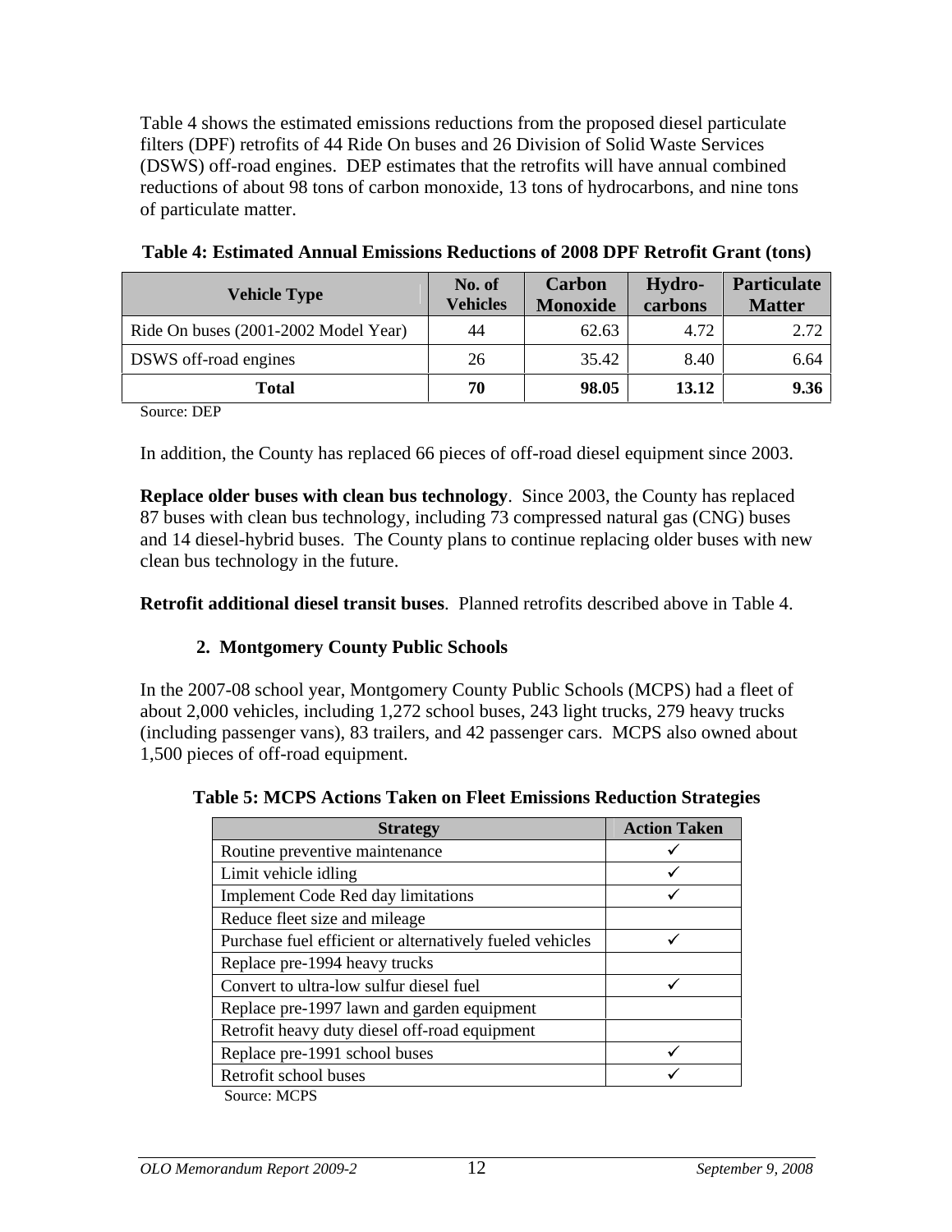**Routine preventive maintenance**. MCPS performs routine preventive maintenance on all of the vehicles in the fleet.

**Limit vehicle idling**. In 2006, MCPS established a five-minute idle time limitation on each of its buses and prohibited idling in front of school buildings.

**Implement Code Red day limitations.** MCPS' Code Red day policies have not changed since 2003. MCPS modifies maintenance operations on Code Red days, including: restricting refueling to early morning hours (whenever possible); restricting grass cutting and gasoline powered lawn maintenance equipment; and suspending outdoor painting or exterior use of materials containing volatile compounds.

**Reduce fleet size and mileage.** MCPS' fleet and mileage has increased since 2003 due to increased service demand from new schools. However, a recent MCPS memorandum reports that efforts to conserve fuel, such as monitoring bus idling times and reviewing bus routes, have resulted in fuel savings of about 68,500 gallons in FY07, and 45,000 gallons in  $FY08<sup>10</sup>$ 

**Purchase fuel efficient or alternatively fueled vehicles**. While MCPS does not have any formal procedures in place to review vehicle size, MCPS considers fuel efficiency in the purchase of new vehicles. MCPS uses alternative fuel and has purchased alternatively fueled vehicles. In 2007, MCPS began using 5% biodiesel fuel (B5) in all diesel engines in the fleet, and is considering an upgrade to 20% biodiesel (B20) in the future, pending resolution of warranty issues. The MCPS fleet also includes six hybrid vehicles and three flex fuel vehicles.

**Replace pre-1994 heavy trucks**. In FY02, MCPS owned 123 pre-1994 heavy trucks. MCPS does not have a replacement schedule for heavy trucks, but replaces them as they break down.

**Convert to ultra-low sulfur diesel fuel**. In 2006, MCPS began using ultra-low sulfur diesel fuel, and now uses it exclusively.

**Replace pre-1997 lawn and garden equipment**. MCPS does not have a replacement schedule for pre-1997 lawn and garden equipment, but replaces them as they break down.

**Retrofit heavy duty diesel off-road equipment**. MCPS has not retrofitted any heavy duty diesel off-road equipment.

**Replace pre-1991 school buses**. In FY02, there were 120 pre-1991 school buses in the MCPS fleet. In accordance with its school bus replacement plan, MCPS has replaced all pre-1991 school buses.

 $10$  Memorandum to the Board of Education. "Recommended FY 2009 Supplemental Appropriation for Diesel Fuel." Superintendent of Schools Jerry D. Weast. July 15, 2008.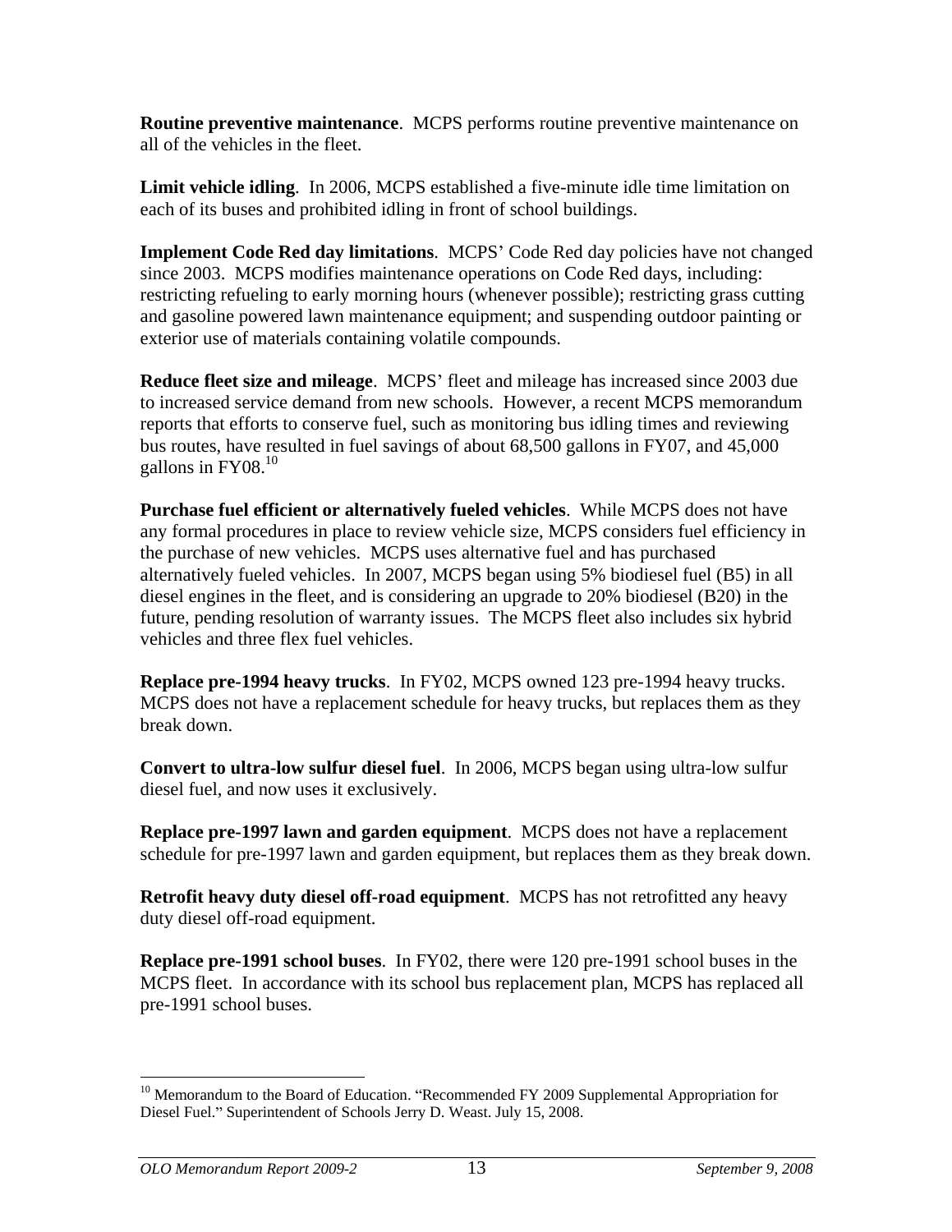**Retrofit school buses**. In 2006, MCPS completed a three-phase diesel retrofit project of 251 school buses through EPA grant funds. MCPS retrofitted 171 school buses with diesel oxidation catalysts (DOC). MCPS also retrofitted 80 school buses with "Green Diesel" technology. This retrofit included both a DOC and a software upgrade that modifies the engine's computer to reduce the nitrogen oxide  $(NOx)$  emissions released during more fuel-efficient, "off-cycle" highway driving. MCPS reports that these retrofits resulted in annual emissions reductions of about 59 tons of carbon monoxide (CO), eight tons of hydrocarbons (HC), and four tons of nitrogen oxides (NOx).

MCPS is currently applying for a nearly \$1 million grant from the EPA to retrofit 104 school buses with Diesel Particulate Filters (DPF). The DPF retrofit equipment will last as long as the engine itself and require minimal maintenance. The grant will cover all of the retrofit costs, as well as five additional DPFs for use as stock at the five MCPS depot locations. If MCPS receives the grant, staff estimate that the DPF retrofit will have the following emissions reductions over the lifetime of the buses:

- 52 tons of carbon monoxide (CO) at \$19,026 per ton reduced;
- 11 tons of hydrocarbon (HC) at \$94,095 per ton reduced; and
- 6 tons of particulate matter (PM) at \$176,429 per ton reduced.

## **3. Washington Suburban Sanitary Commission**

In Fiscal Year 2008, the Washington Suburban Sanitary Commission (WSSC) had a fleet of about 841 vehicles, including 527 light trucks, 228 heavy trucks, and 86 passenger cars. WSSC also owned about 550 pieces of off-road equipment.

| <b>Strategy</b>                                          | <b>Action Taken</b> |
|----------------------------------------------------------|---------------------|
| Routine preventive maintenance                           |                     |
| Limit vehicle idling                                     |                     |
| Implement Code Red day limitations                       |                     |
| Reduce fleet size and mileage                            |                     |
| Purchase fuel efficient or alternatively fueled vehicles |                     |
| Replace pre-1994 heavy trucks                            |                     |
| Convert to ultra-low sulfur diesel fuel                  |                     |
| Replace pre-1997 lawn and garden equipment               |                     |
| Retrofit heavy duty diesel off-road equipment            |                     |
| Replace older buses with clean bus technology            | N/A                 |
| Retrofit diesel transit buses                            | N/A                 |
| Source: WSSC                                             |                     |

| Table 6: WSSC<br>s Reduction Strategies<br><b>non Fleet Emissions J</b><br><b>Actions Taken</b> |  |
|-------------------------------------------------------------------------------------------------|--|
|-------------------------------------------------------------------------------------------------|--|

\*WSSC contracts out all lawn and garden services.

**Routine preventive maintenance**. WSSC operates a preventative maintenance program for the entire vehicle and equipment fleet.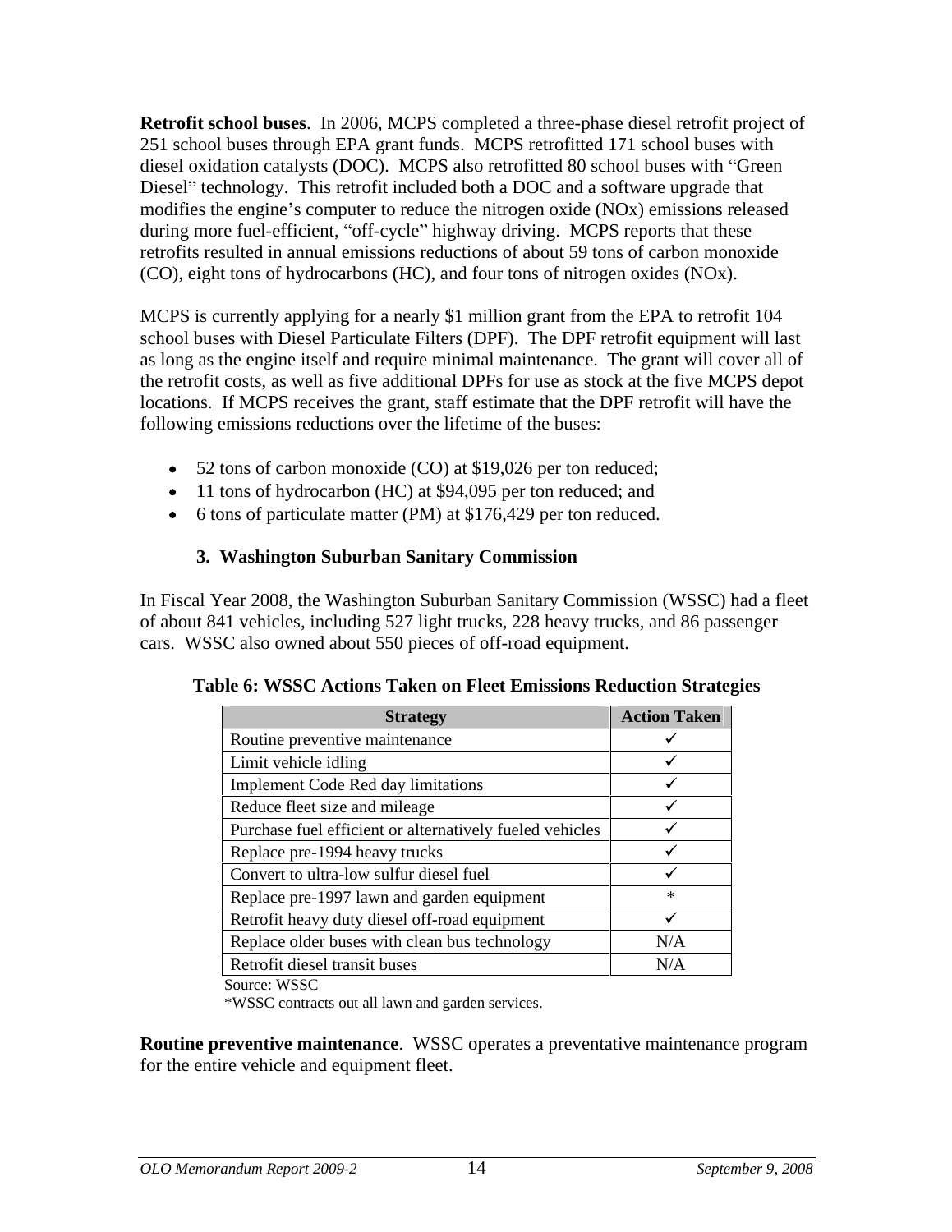**Limit vehicle idling.** WSSC's written Clean Air Policy includes vehicle idling limitations. The policy requires staff to turn off motors when vehicles and/or equipment are "... not being driven or the equipment is not being actively used."<sup>11</sup>

**Implement Code Red day limitations.** WSSC's written Clean Air Policy includes procedures to follow on Code Red days. These include: restricting fleet refueling to early morning hours; prohibiting the use of gasoline powered equipment; and prohibiting outdoor painting and facility cleaning. WSSC s Clean Air Policy requires vehicle operators to refuel only when the vehicle's fuel tank is less than half full. The Policy also encourages employees to carpool, use public transit, and combine errands when possible.

**Reduce fleet size and mileage**. WSSC reduced the size of its vehicle fleet as part of the agency's organizational downsizing from 1998 to 2003. WSSC has continued to reduce the size of the fleet from 943 vehicles in 1998 to 907 vehicles in 2000 to its current level of about 841 vehicles. WSSC reduced its average monthly fleet mileage from 620,000 in 2000 to 458,000 in 2008; an average per vehicle reduction of about 17%.

WSSC's planned emissions reduction strategies/programs include using a new fuel management system to better monitor driving habits and fuel consumption.

**Purchase fuel efficient or alternatively fueled vehicles**. WSSC replaced certain sport utility vehicles (SUV) with more fuel efficient models; downsized large truck diesel motors where possible; and eliminated all full size passenger vehicles.

**Replace pre-1994 heavy trucks**. WSSC has reduced the number of pre-1994 vehicles in the fleet from 212 vehicles in 2002 to 83 vehicles in 2008. WSSC staff stated that the replacement of all pre-1994 heavy trucks is a priority, and has been completed as budget constraints allow. Of the 83 pre-1994 vehicles remaining, 49 are heavy trucks. As part of the FY08 vehicle replacements, WSSC removed an additional 14 pre-1994 heavy trucks from the fleet.

**Convert to ultra-low sulfur diesel fuel**. WSSC converted the entire diesel-fueled vehicle and equipment fleet to ultra-low sulfur diesel fuel in 2006.

**Replace pre-1997 lawn and garden equipment**. WSSC contracts out all lawn and garden services.

**Retrofit heavy duty diesel off-road equipment**. WSSC is replacing older heavy equipment with newer, low emission units in accordance with the replacement schedule. WSSC staff have also worked closely with the EPA on a program to monitor heavy truck on-road emissions. Since 2001, EPA testing personnel come annually to WSSC garage facilities and physically test new WSSC vehicles to determine the on-road results of manufacturer(s) compliance with Federal emission legislation.

 $11$  Washington Suburban Sanitary Commission. "Standard Procedures of the Washington Suburban Sanitary Commission: Clean Air Policy." April 19, 2002.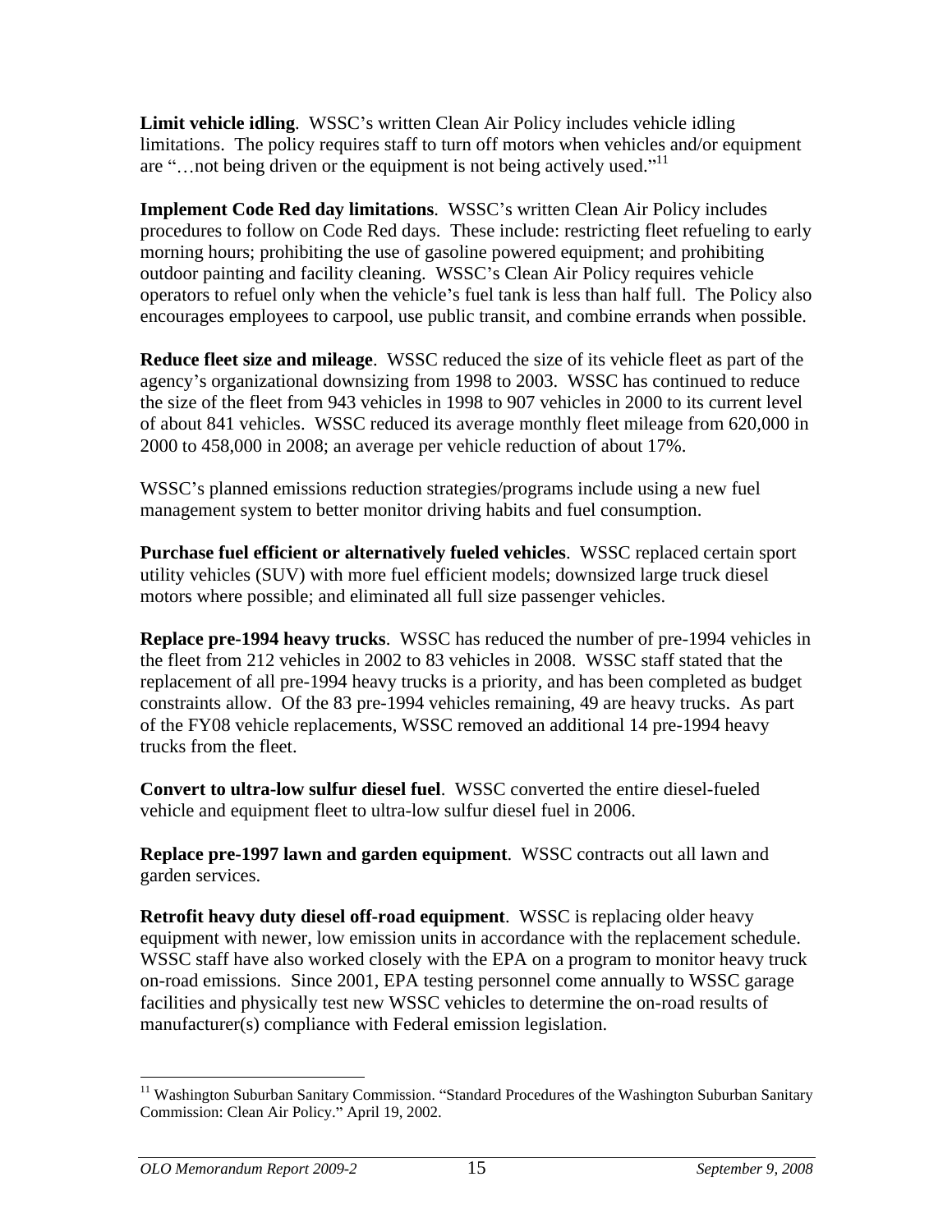## **4. Maryland-National Capital Park and Planning Commission**

In Fiscal Year 2008, the Maryland-National Capital Park and Planning Commission had a fleet 257 light trucks, 251 passenger cars, and 42 heavy trucks. M-NCPPC also owned about 800 pieces of off-road equipment.

| <b>Strategy</b>                                          | <b>Action Taken</b> |
|----------------------------------------------------------|---------------------|
| Routine preventive maintenance                           |                     |
| Limit vehicle idling                                     |                     |
| Implement Code Red day limitations                       |                     |
| Reduce fleet size and mileage                            |                     |
| Purchase fuel efficient or alternatively fueled vehicles |                     |
| Replace pre-1994 heavy trucks                            |                     |
| Convert to ultra-low sulfur diesel fuel                  |                     |
| Replace pre-1997 lawn and garden equipment               |                     |
| Retrofit heavy duty diesel off-road equipment            |                     |
| Replace older buses with clean bus technology            | N/A                 |
| Retrofit diesel transit buses                            | N/A                 |
| Source: M-NCPPC                                          |                     |

**Table 7: M-NCPPC Actions Taken on Fleet Emissions Reduction Strategies**

**Routine preventive maintenance**. M-NCPPC performs preventive maintenance on all vehicles every 5,000 miles or at least once per year. M-NCPPC also has started a program to inflate tires with nitrogen rather than air, which reduces under-inflation of tires, increases mileage, and, in turn, reduces emissions.

**Limit vehicle idling**. M-NCPPC currently has an informal policy in effect, and will formalize and implement the policy in FY09.

**Implement Code Red day limitations**. M-NCPPC supports the County limitations on declared "Code Red" days.

**Reduce fleet size and mileage**. Since FY04, M-NCPPC fleet size and mileage has remained constant despite a growing workforce, work program and parks. M-NCPPC is instituting a vehicle utilization policy to reduce fleet size, and the agency encourages carpooling for attendance at meetings. M-NCPPC also recently hired a consultant to identify efforts to reduce vehicle emissions. The consultant is conducting a study of M-NCPPC's fleet and will recommend areas for improvement to increase mileage efficiency and reduce emissions over the next five years.

**Purchase fuel efficient or alternatively fueled vehicles**. M-NCPPC does not have any formal procedures in place to review vehicle size. Since FY 2005, M-NCPPC has purchased 22 hybrid vehicles, and plans to continue purchase hybrid vehicles as they become available and as funding permits. The agency is also using biodiesel at the three largest fueling sites, and plans to bring its remaining fueling sites on line for biodiesel fuel this fiscal year.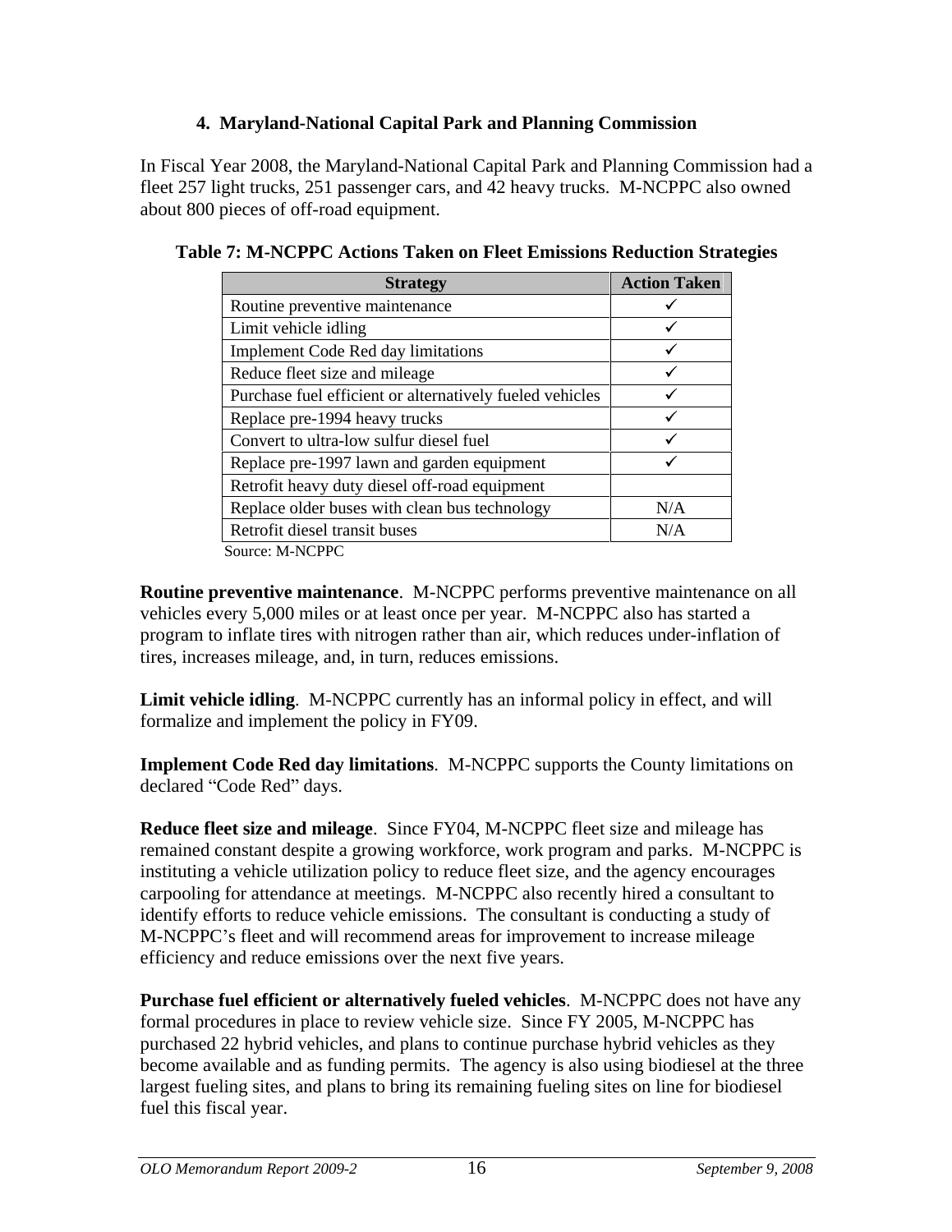**Replace pre-1994 heavy trucks**. M-NCPPC has replaced 29 diesel powered trucks with fuel and emission efficient diesel powered trucks.

**Convert to ultra-low sulfur diesel fuel**. In January 2007, M-NCPPC converted to ultralow sulfur diesel.

**Replace pre-1997 lawn and garden equipment**. M-NCPPC has replaced 56 pieces of lawn and garden equipment. When available, M-NCPPC purchases four-cycle engines for all small engine equipment.

**Retrofit heavy duty diesel off-road equipment**. While M-NCPPC has not retrofitted any heavy duty off-road equipment, it has replaced 11 pieces of equipment.

## **5. Montgomery College**

In Fiscal Year 2008, Montgomery College had a fleet of 61 vehicles, including one passenger car, 35 light trucks, and 25 heavy trucks. The College also owned about 100 pieces of off-road equipment.

| <b>Strategy</b>                                             | <b>Action Taken</b> |
|-------------------------------------------------------------|---------------------|
| Routine preventive maintenance                              |                     |
| Limit vehicle idling                                        |                     |
| Implement Code Red day limitations                          |                     |
| Reduce fleet size and mileage                               |                     |
| Purchase fuel efficient or alternatively fueled vehicles    |                     |
| Replace pre-1994 heavy trucks                               |                     |
| Convert to ultra-low sulfur diesel fuel                     |                     |
| Replace pre-1997 lawn and garden equipment                  |                     |
| Retrofit heavy duty diesel off-road equipment               |                     |
| Replace older buses with clean bus technology               | N/A                 |
| Retrofit diesel transit buses                               | N/A                 |
| 그는 그 사람들은 그 그 사람들은 그 사람들을 하고 있다. 그는 그 그는 그 그는 그 사람들을 하고 있다. |                     |

# **Table 8: Montgomery College Actions Taken on Fleet Emissions Reduction Strategies**

Source: Montgomery College

**Routine preventive maintenance**. Montgomery College performs regular preventative maintenance on all vehicles and equipment based on operational hours and/or mileage.

**Limit vehicle idling**. Although the College has not implemented a formal procedure to limit idling, the College reports that staff generally turn off vehicles when they are not in active use.

**Implement Code Red day limitations**. Montgomery College postpones or reduces gasoline-powered outdoor maintenance work during Code Red days to reduce emissions and protect the health of employees.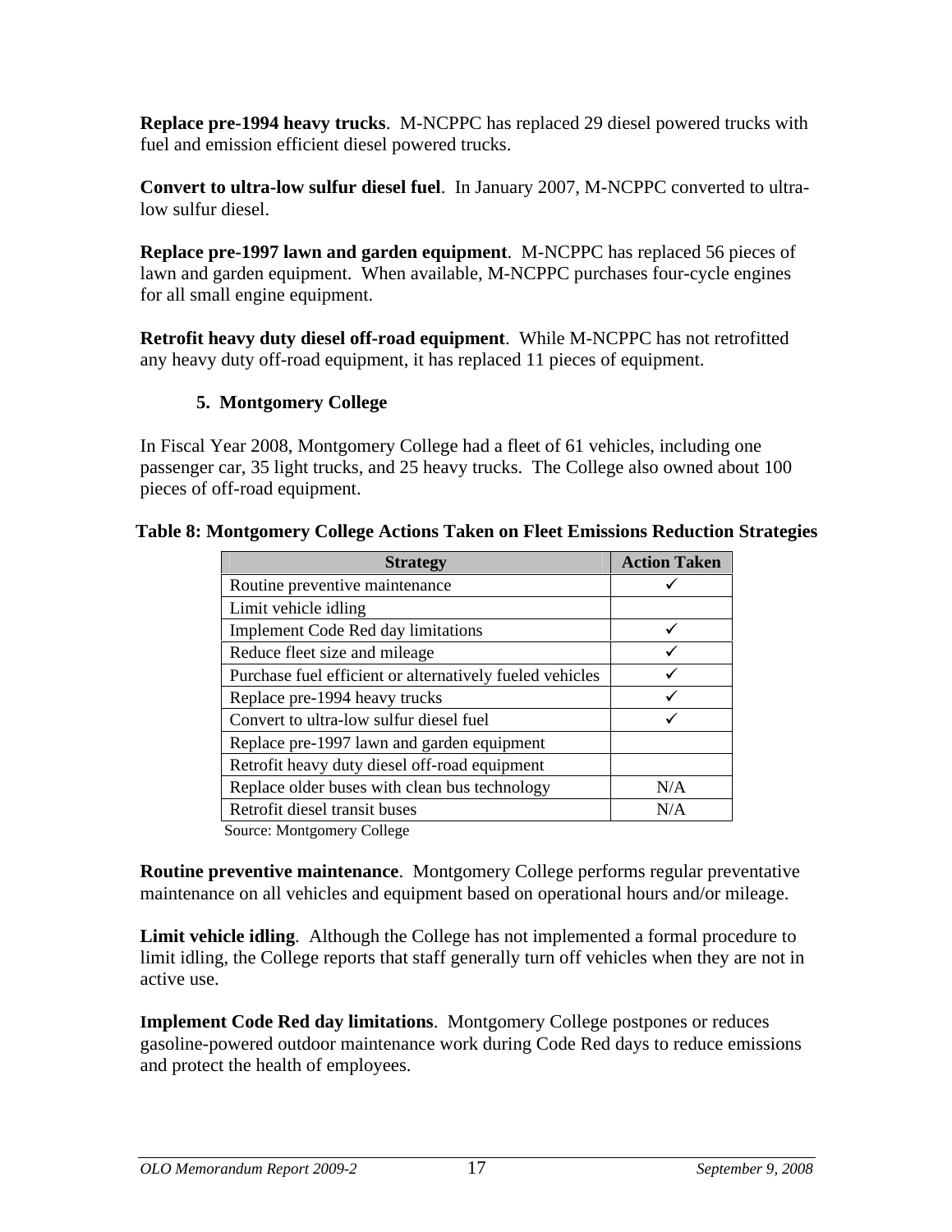**Reduce fleet size and mileage**. The College maintains a fleet of vehicles to meet the minimum student and operational needs, and improves vehicle efficiency by purchasing "right size" vehicles for its application.

**Purchase fuel efficient or alternatively fueled vehicles**. Montgomery College does not have any formal procedures in place to review vehicle size. However, the College purchases vehicles sized to meet the minimum operational requirements. For example, all heavy duty 15 passenger vans have been replaced by light duty eight passenger vans. Montgomery College staff state that the College will consider alternatively fueled vehicles for future fleet vehicles when such vehicles can meet operational needs, vehicle pricing is competitive, and alternative fuels are readily available. The College is also reviewing the feasibility and cost-effectiveness of a switch to 10% biodiesel fuel (B10).

**Replace pre-1994 heavy trucks**. The College has replaced all pre-1994 vehicles.

**Convert to ultra-low sulfur diesel fuel**. Montgomery College is converting to ultra-low sulfur diesel fuel with the purchase of new vehicles and equipment.

**Replace pre-1997 lawn and garden equipment**. The College purchased the majority of its lawn and garden equipment before 1997, and plans to replace the equipment when parts are unavailable or the equipment is not repairable due to age. While the majority of the College's equipment is pre-1997, it is not used every day or only during certain seasons. For example, Montgomery College uses chain saws for infrequent pruning or storm damage, and equipment with brushes if it snows.

Montgomery College is replacing two-stroke engine lawn and garden equipment with four-stroke engines as the equipment needs to be replaced.

**Retrofit heavy duty diesel off-road equipment**. Montgomery College has one heavy duty diesel backhoe, which is not used on a daily basis.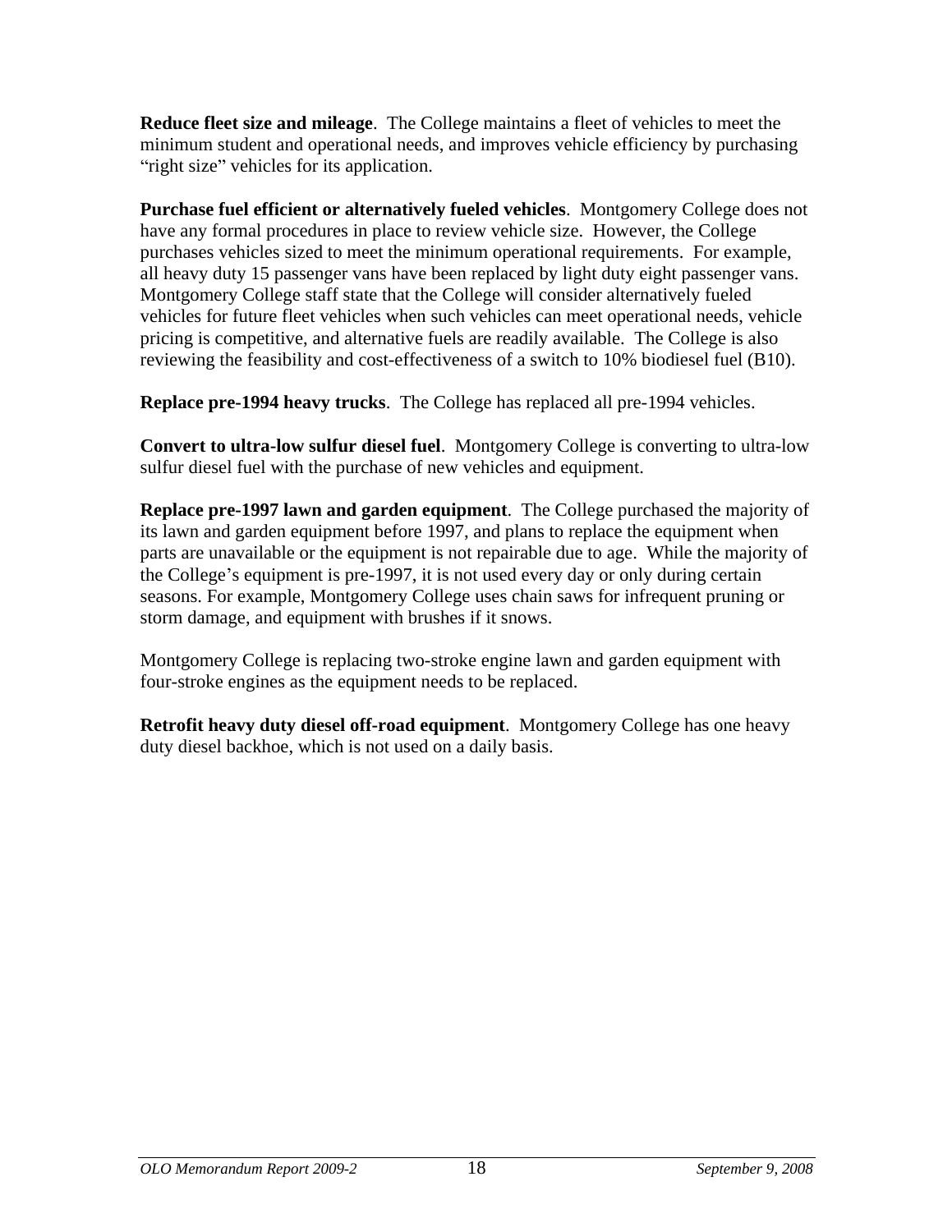## **PART E. CHALLENGES TO IMPLEMENTATION**

This section summarizes agency feedback on the challenges to implementing the emissions reduction strategies/programs described in Part D. The five County and bi-County agencies cited two common challenges to implementing emissions reduction strategies: operational feasibility and the cost of implementation.

## **1. Operational Feasibility**

Agency staff cited three factors as challenges relate to operational feasibility operational restrictions, implementation difficulty, and available infrastructure.

**Operational restrictions**. Fleet managers operate in an environment where cost and performance matter. MCPS staff cite legal/operational restrictions as challenges to reducing emissions. For example, the size of the MCPS school bus fleet is determined by a range of factors including enrollment, the Board of Education's transportation policies, and state/federal requirements. Also, alternative fueling times on Code Red air quality days are difficult for school buses because limiting refueling hours would cause backups at the pumps, route delays, or increases in staff cost to refuel buses during off-hours.

Agency staff also stated that alternative fuel vehicles may not be feasible for operational needs. For example, Montgomery College staff state that alternative fuel, two-wheel drive vehicles do not meet certain operational needs. The College requires vehicles to plow snow, haul heavy loads, and patrol campuses in ice and snow. WSSC staff state that alternative fuel vehicles, such as compressed natural gas (CNG) and electric vehicles, are not practical in heavy work periods during the cold weather months.

**Implementation difficulty**. The agencies repeated a common theme from OLO Report 2003-4 that user acceptance and changing user behavior is a challenge when trying a new technology. Fleet departments struggle to achieve user acceptance of new technologies and increase customer awareness of the importance of air quality issues. County staff report that it is difficult to hold department staff accountable for reducing miles traveled, reducing fuel usage, or using alternative fuels in vehicles.

County General Services staff report that emissions reduction strategies should be employed in a manner that allows the departments to achieve the environmental benefits while minimizing additional operating costs as much as possible. Staff assert that end users should be included at the implementation stage of new technologies and practices, and that policy changes should contain adequate controls to hold end users accountable for achieving the desired environmental goals targets without compromising operations.

In addition, many strategies to reduce vehicle emissions require the cooperation of the vendor. County General Services staff emphasized the importance of obtaining vendor commitment prior to using new technologies for warranty purposes, and advise departments to prepare for the technical problems that arise when using these technologies/strategies.